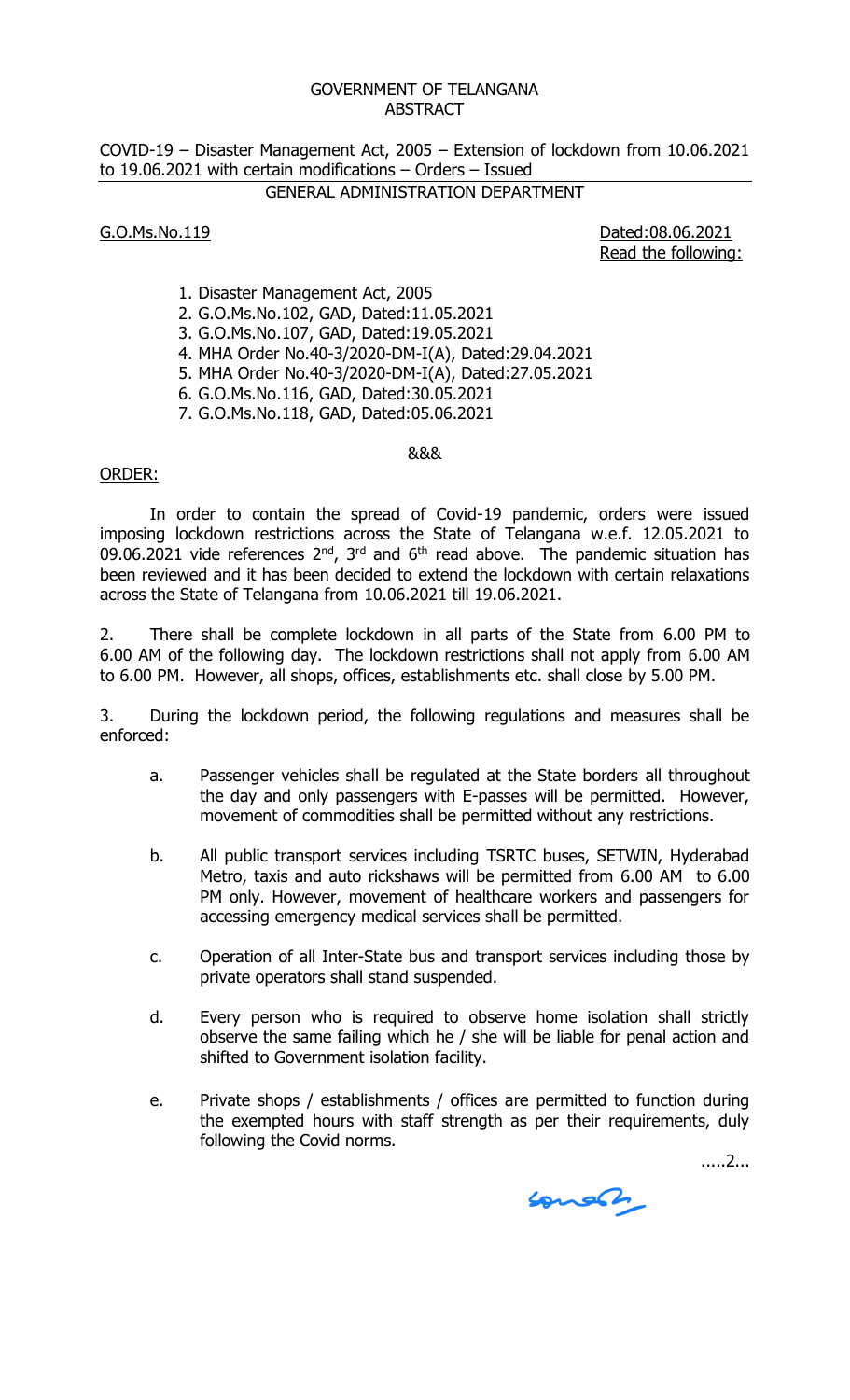- f. Marriage gatherings will be permitted with a maximum of 40 persons.
- g. In funeral / last rites, maximum of 20 persons will be allowed.
- h. All religious places / places of worship shall be closed for public worship.
- i. All gatherings including Social / Political / Religious / Sports / Entertainment / Academic / Cultural are prohibited.
- j. All Anganwadi centres shall remain closed. Children and pregnant women / lactating mothers will be provided take home ration during this period.
- k. All pregnant women who are expected to deliver during the period will be listed, monitored and assisted by medical staff to ensure institutional delivery.
- l. Temporary police check posts shall be set up at suitable locations to ensure strict compliance of the above orders.

### **Permitted Activities:**

4. The following activities, including movement of personnel and goods associated with these activities, shall be exempted from lockdown restrictions and will be permitted, subject to compliance with Covid appropriate behavior.

- a. Medical services like hospital and diagnostic centers, including vaccination and related activities.
- b. Agriculture and related operations.
- c. Production, sale and supply of seeds, fertilizers, pesticides/insecticides, agricultural implements and spare parts etc. and movement of these items including those of harvesters, transplanters, tractors etc.
- d. Procurement operations of agricultural and horticultural produce, including operation of rice mills, movement of produce and hamalies
- e. Cold storage and warehouses
- f. Medical shops and pharmacies
- g. Manufacturing activity related to drugs and medical equipment
- h. Movement of medicine, oxygen, vaccine etc.
- i. Essential services like production and distribution of power, supply of drinking water
- j. Petrol pumps located on National Highways (Petrol pumps located in places other than national Highways shall be open between 6.00 AM and 5.00 PM only)

…….3…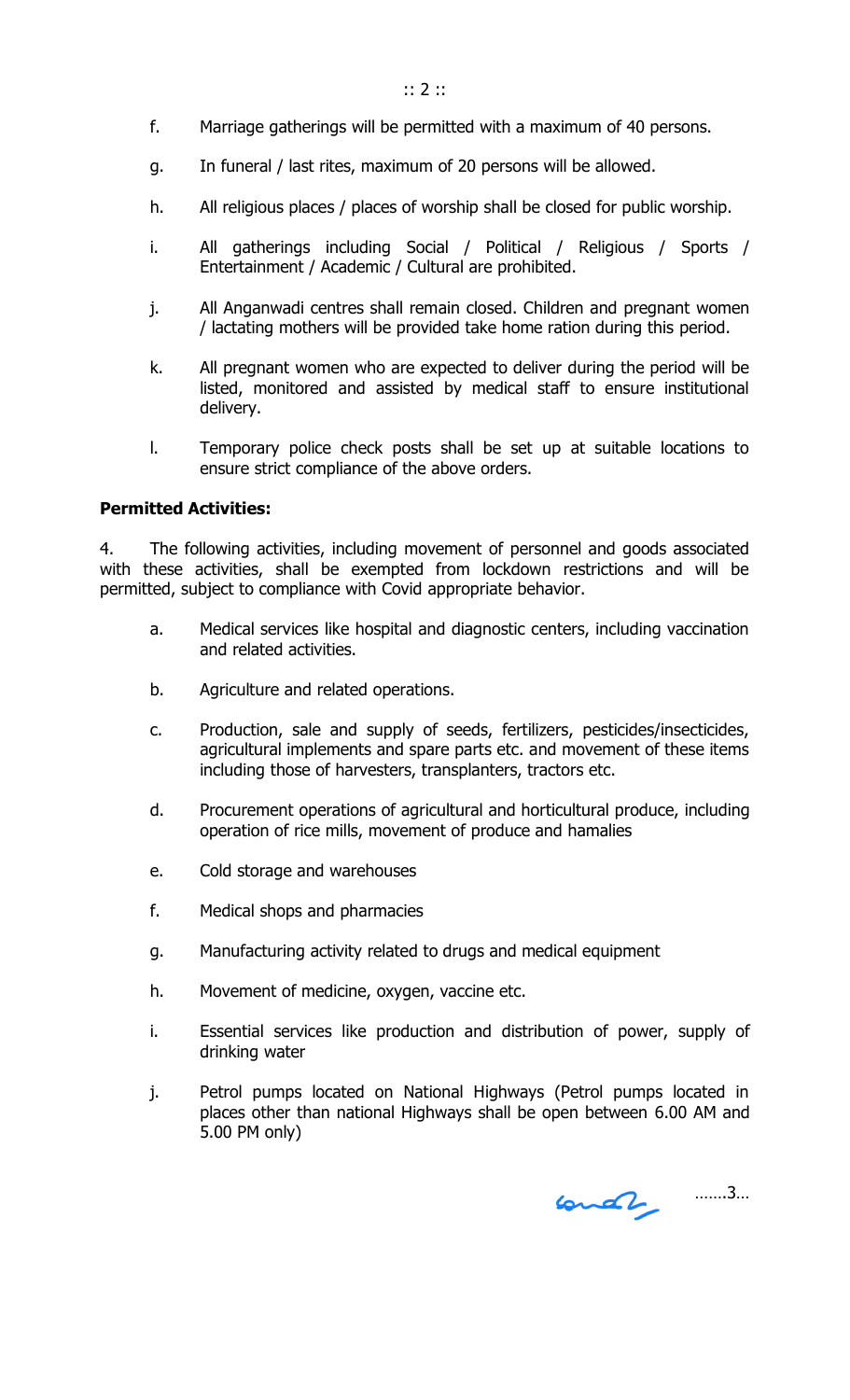- k. Print and electronic media
- l. Supply chain and transport of essential commodities, including milk, vegetables, groceries, dairy products, meat, fish, poultry etc.
- m. All security services including those provided by private agencies
- n. E-commerce (delivery) of goods and merchandise including food, pharmaceutical and medical equipment
- o. IT and ITeS, including telecom, postal and internet services.
- p. Movement of LPG cylinders
- q. All construction and project activities, where workers are available in-situ or in secured labour camps
- r. Pharma industry and related activities
- s. In GHMC area, goods vehicles will be permitted from 9.00 PM to 11.00 AM for which no separate permissions / passes will be required
- t. Only take away service from restaurants will be permitted.

## **Prohibited Activities:**

5. Cinema halls, amusement parks, clubs, swimming pools, bars, pubs, gymnasiums, stadia shall be completely closed.

### **Government Establishments:**

6. The following Department(s)/Offices of the State Government shall be fully functional, and their staff, vehicles and goods shall move freely all through the day.

- a. Health, Medical and Family Welfare
- b. Police Department
- c. Urban Local Bodies/Panchayat Raj Institutions
- d. Fire
- e. Electricity and water supply
- f. Taxation, Excise, Commercial Tax, Transport, Stamps & Registrations along with their societies and corporations.
- g. Agriculture, Horticulture and allied departments
- h. Civil Supplies department
- i. All staff and officers drafted for Covid-19 related activities
- j. Such other offices as may be notified by the Government from time to time

 $6002$ 

…..4..